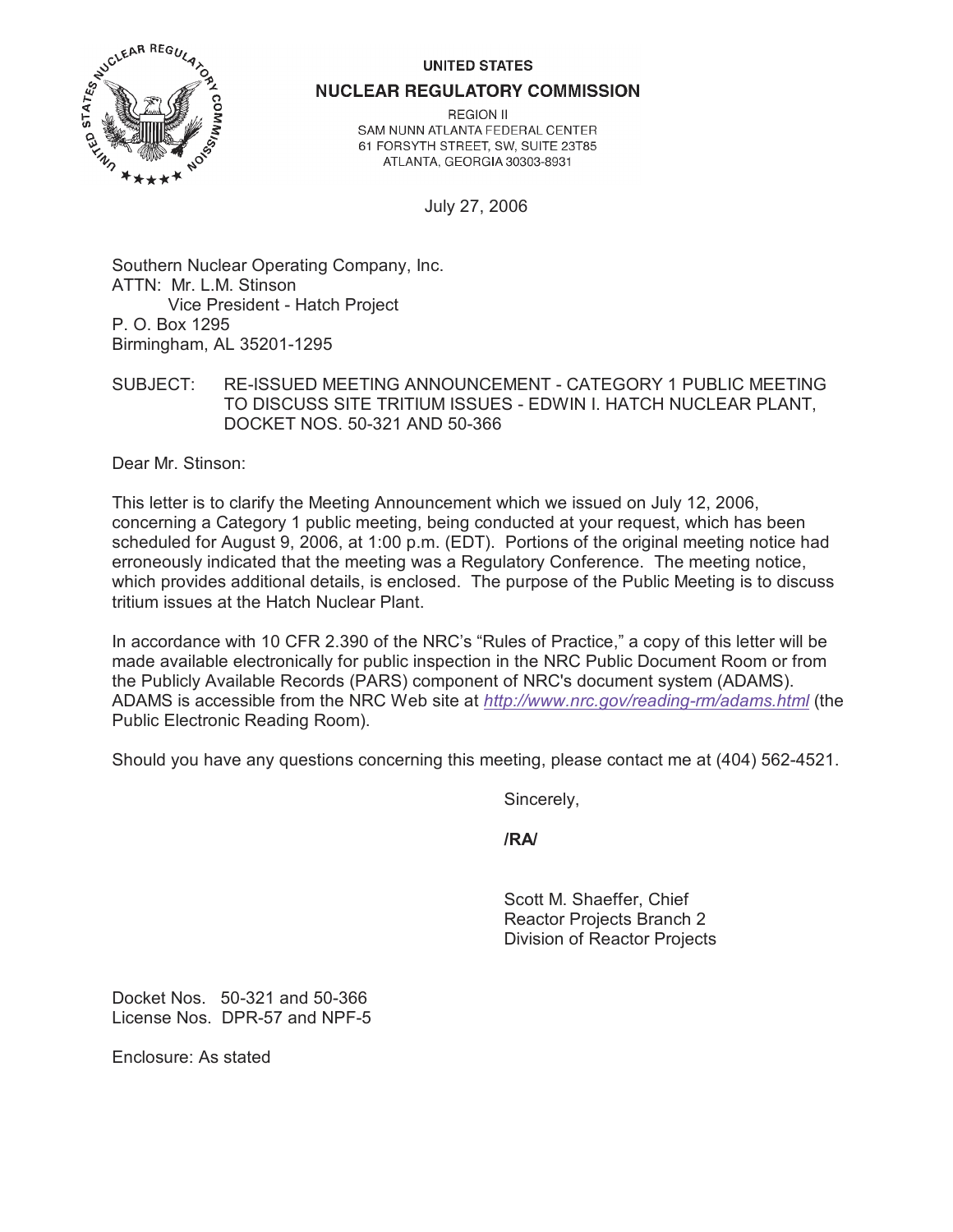July 27, 2006

Southern Nuclear Operating Company, Inc. ATTN: Mr. L. M. Stinson Vice President - Hatch Project P. O. Box 1295 Birmingham, AL 35201-1295

## SUBJECT: MEETING ANNOUNCEMENT - PUBLIC MEETING TO DISCUSS SITE TRITIUM ISSUES - EDWIN I. HATCH NUCLEAR PLANT, DOCKET NOS. 50-321 AND 50-366

Dear Mr. Stinson:

This letter is to clarify the Meeting Announcement which we issued on July 12, 2006, concerning a Category 1 public meeting, being conducted at your request, which has been scheduled for August 9, 2006, at 1:00 p.m. (EDT). Portions of the original meeting notice had erroneously indicated that the meeting was a Regulatory Conference. The meeting notice, which provides additional details, is enclosed. The purpose of the Public Meeting is to discuss tritium issues at the Hatch Nuclear Plant.

In accordance with 10 CFR 2.390 of the NRC's "Rules of Practice," a copy of this letter will be made available electronically for public inspection in the NRC Public Document Room or from the Publicly Available Records (PARS) component of NRC's document system (ADAMS). ADAMS is accessible from the NRC Web site at *http://www.nrc.gov/reading-rm/adams.html* (the Public Electronic Reading Room).

Should you have any questions concerning this meeting, please contact me at (404) 562-4550.

Sincerely,

**/RA/**

Scott M. Shaeffer, Chief Reactor Projects Branch 2 Division of Reactor Projects

Docket Nos. 50-321 and 50-366 License Nos. DPR-57 and NPF-5

X SISP REVIEW COMPLETE: Initials:  $\underline{\text{SMS}}$  G SISP REVIEW PENDING\*: Initials:  $\overline{\text{SMS}}$  \*Non-Public until the review is complete  $\overline{\text{SMS}}$  and  $\overline{\text{SMS}}$  and  $\overline{\text{SMS}}$  and  $\overline{\text{SMS}}$  and  $\overline{\text{SMS}}$  and  $\overline{\text{S$ **EX BUBLICLY AVAILABLE G NON-SENSITIVE** ADAMS: X Yes ACCESSION NUMBER:

| OFFICE       | <b>RII:DRP</b> | RII:DRP    |     |    |     |    |     |    |     |    |     |           |
|--------------|----------------|------------|-----|----|-----|----|-----|----|-----|----|-----|-----------|
| SIGNATURE    | SMS //RA//     | CWR //RA// |     |    |     |    |     |    |     |    |     |           |
| <b>NAME</b>  | SShaeffer      | CRapp      |     |    |     |    |     |    |     |    |     |           |
| <b>DATE</b>  | 07/26/06       | 07/26/06   |     |    |     |    |     |    |     |    |     |           |
| E-MAIL COPY? | YES<br>ΝO      | YES<br>NΟ  | YES | ΝO | YES | ΝO | YES | NΟ | YES | ΝO | YES | <b>NO</b> |

OFFICIAL RECORD COPY DOCUMENT NAME: E:\Filenet\ML062080514.wpd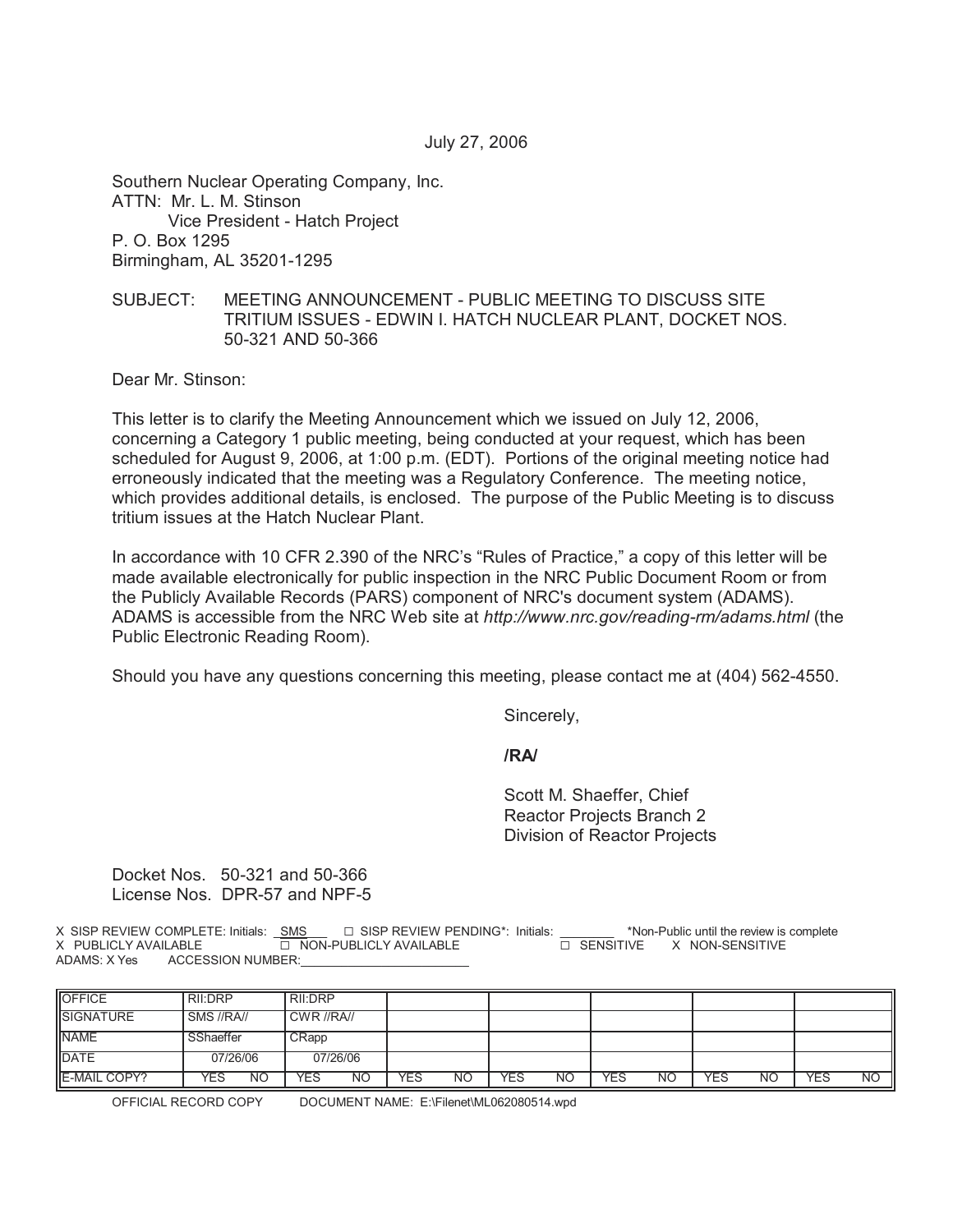cc: J. T. Gasser Executive Vice President Southern Nuclear Operating Company, Inc. Electronic Mail Distribution

Dennis R. Madison General Manager, Plant Hatch Southern Nuclear Operating Company, Inc. Electronic Mail Distribution

Raymond D. Baker Manager Licensing - Hatch Southern Nuclear Operating Company, Inc. Electronic Mail Distribution

Arthur H. Domby, Esq. Troutman Sanders Electronic Mail Distribution

Laurence Bergen Oglethorpe Power Corporation Electronic Mail Distribution

Bentina C. Terry Southern Nuclear Operating Company, Inc. Bin B-022 P. O. Box 1295 Birmingham, AL 35201-1295

**Director** Department of Natural Resources 205 Butler Street, SE, Suite 1252 Atlanta, GA 30334

Manager, Radioactive Materials Program Department of Natural Resources Electronic Mail Distribution

Chairman Appling County Commissioners 69 Tippins St., Suite 201 Baxley, GA 31513

Resident Manager Oglethorpe Power Corporation Edwin I. Hatch Nuclear Plant Electronic Mail Distribution

Senior Engineer - Power Supply Municipal Electric Authority of Georgia Electronic Mail Distribution

Reece McAlister Executive Secretary Georgia Public Service Commission 244 Washington Street, SW Atlanta, GA 30334

Email Distribution: (See page 3)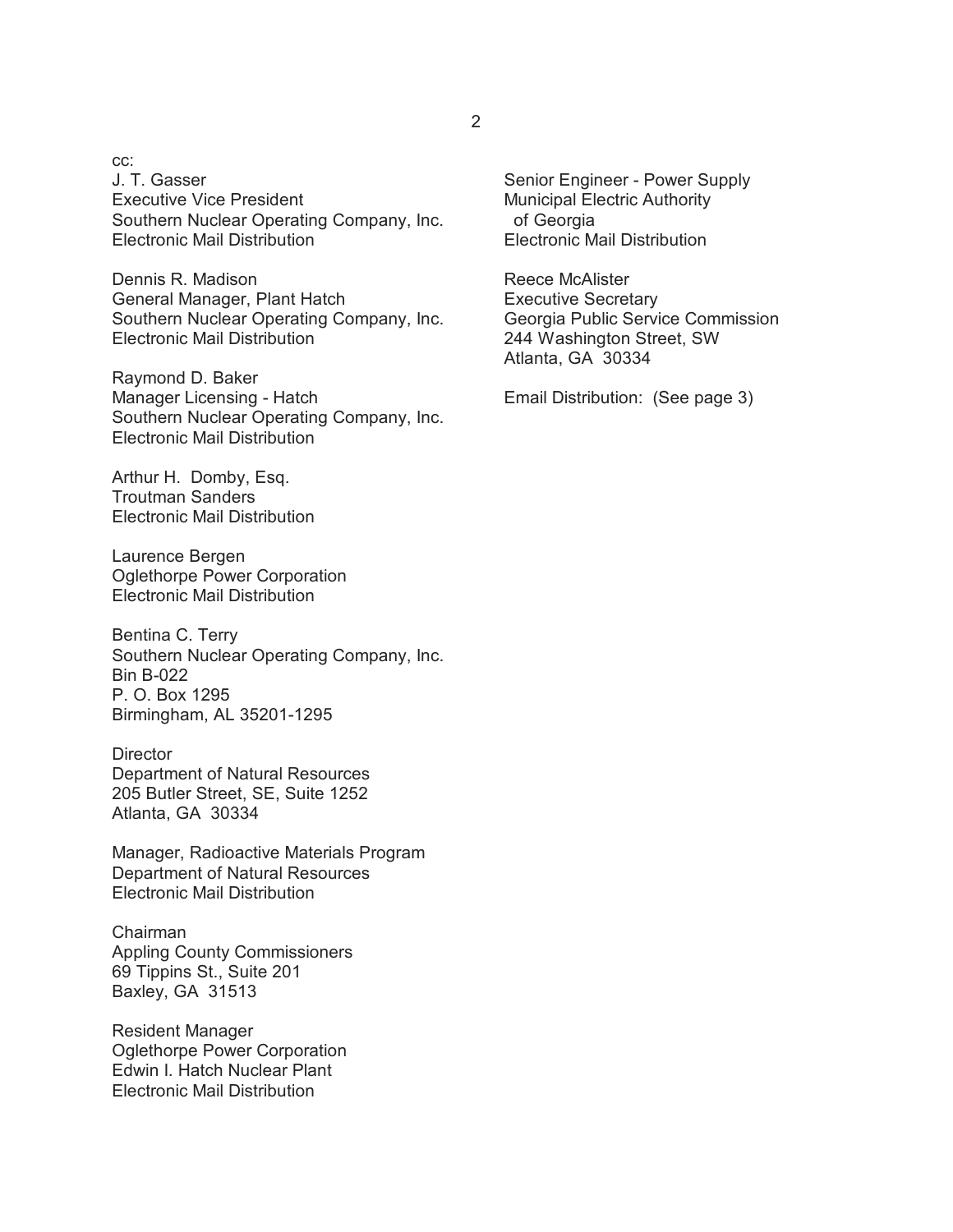Letter to L. M. Stinson from Scott M. Shaeffer dated July 27, 2006.

SUBJECT: MEETING ANNOUNCEMENT - PUBLIC MEETING TO DISCUSS SITE TRITIUM ISSUES - EDWIN I. HATCH NUCLEAR PLANT, DOCKET NOS. 50-321 AND 50-366

## • Email Distribution :

Meeting Announcement Coordinator, OADM/DFIPS (PMNS) Region II Administrator's Secretary DRP Division Secretary C. Evans, Regional Counsel J. Coleman, Region II RMB Chief R. Trojanowski, Region II State Liaison Officer K. Clark, Region II Public Affairs Officer R. Hannah, Region II Public Affairs Officer Region II Receptionist Headquarters Operations Officer C. Gratton, NRR S. Lee, Region II Regional Coordinator OEDO (16E15) **PUBLIC**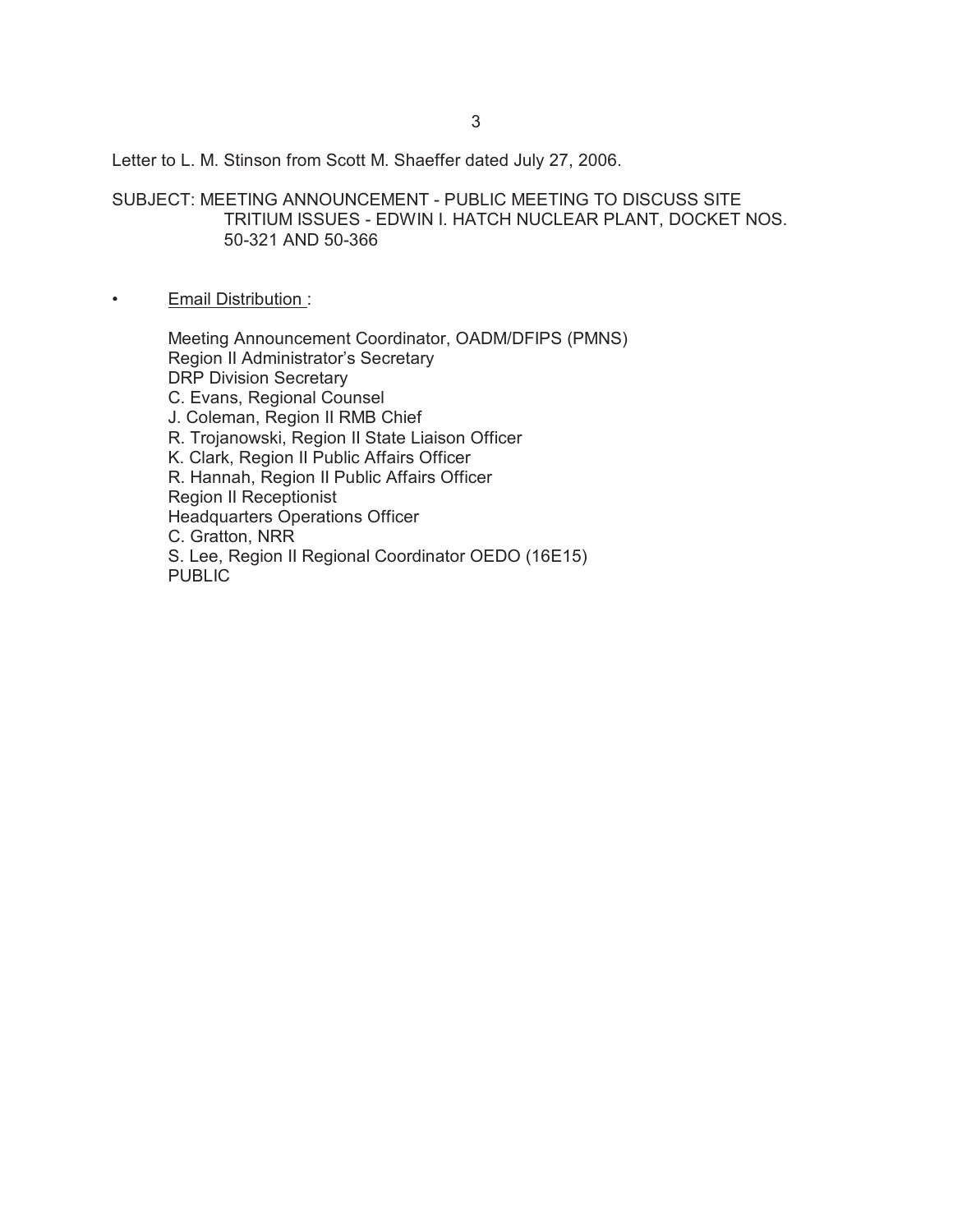| <b>SUBJECT:</b>                                        | PUBLIC MEETING WITH SOUTHERN NUCLEAR OPERATING<br><b>COMPANY</b>                                                                                                                                                                                                                                                                                                                                                                                                                                                                                                                                                 |  |  |  |
|--------------------------------------------------------|------------------------------------------------------------------------------------------------------------------------------------------------------------------------------------------------------------------------------------------------------------------------------------------------------------------------------------------------------------------------------------------------------------------------------------------------------------------------------------------------------------------------------------------------------------------------------------------------------------------|--|--|--|
| <b>FACILITY:</b>                                       | Edwin I. Hatch Nuclear Plant                                                                                                                                                                                                                                                                                                                                                                                                                                                                                                                                                                                     |  |  |  |
| DOCKET:                                                | 50-321 and 50-366                                                                                                                                                                                                                                                                                                                                                                                                                                                                                                                                                                                                |  |  |  |
| DATE & TIME:                                           | August 9, 2006<br>1:00 p.m. to 3:00 p.m.                                                                                                                                                                                                                                                                                                                                                                                                                                                                                                                                                                         |  |  |  |
| LOCATION:                                              | Region II Office, Room 24T20<br>Sam Nunn - Atlanta Federal Center (Tower Building)<br>61 Forsyth Street, Atlanta, GA 30303                                                                                                                                                                                                                                                                                                                                                                                                                                                                                       |  |  |  |
| <b>PURPOSE:</b>                                        | The purpose of the Public Meeting is to discuss tritium issues at the<br>Hatch Nuclear Plant. The NRC's Policy Statement, "Enhancing Public<br>Participation in NRC Meetings," effective May 28, 2002, applies to this<br>meeting. The policy statement may be found on the NRC Web site,<br>www.nrc.gov.                                                                                                                                                                                                                                                                                                        |  |  |  |
| <b>CATEGORY:</b>                                       | This is a <b>Category 1</b> meeting: The public is invited to observe this<br>meeting and will have one or more opportunities to communicate with the<br>NRC after the business portion, but before the meeting is adjourned.                                                                                                                                                                                                                                                                                                                                                                                    |  |  |  |
| NRC OFFICE(S)<br><b>PARTICIPATING:</b>                 | Region II                                                                                                                                                                                                                                                                                                                                                                                                                                                                                                                                                                                                        |  |  |  |
| <b>OTHER</b><br><b>ORGANIZATIONS</b><br>PARTICIPATING: | None.                                                                                                                                                                                                                                                                                                                                                                                                                                                                                                                                                                                                            |  |  |  |
| PARTICIPANTS:                                          | NRC (partial list)                                                                                                                                                                                                                                                                                                                                                                                                                                                                                                                                                                                               |  |  |  |
|                                                        | W. Travers, Regional Administrator, RII<br>L. Plisco, Deputy Regional Administrator, RII<br>C. Evan, Regional Counsel/Enforcement Officer, Enforcement and<br><b>Investigations Coordination Staff, RII</b><br>R. Hanna, Public Affairs Officer, RII<br>C. Casto, Director, Division of Reactor Projects (DRP)<br>V. McCree, Director, Division of Reactor Safety (DRS)<br>S. Shaeffer, Chief, Reactor Projects Branch 2, DRP<br>R. Haag, Chief, Plant Support Branch 1, DRS<br>G. Kuzo, Senior Reactor Inspector, DRS<br>D. Simpkins, Senior Resident Inspector, Edwin I. Hatch Nuclear Plant,<br>Branch 2, DRP |  |  |  |